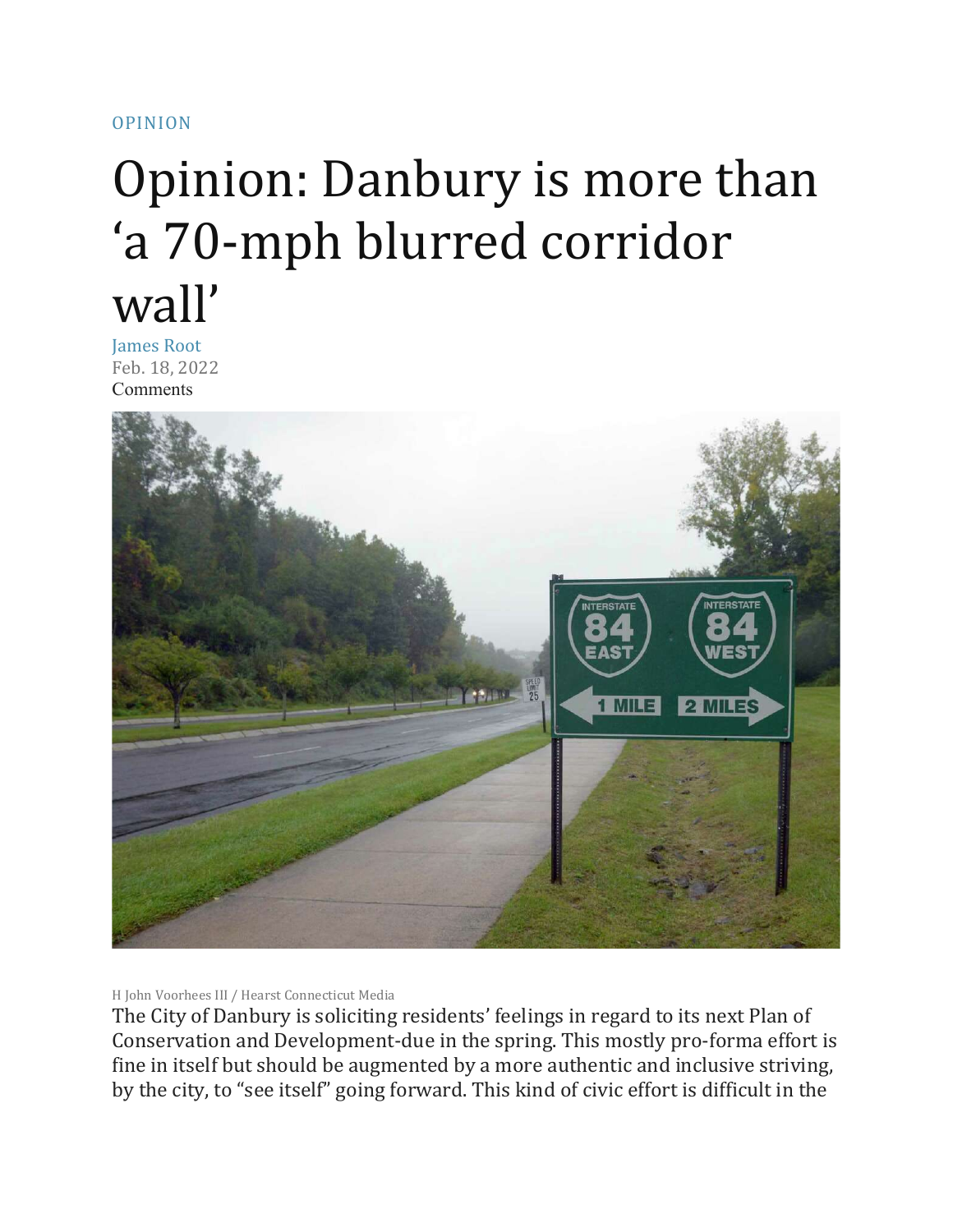pandemic, but the stakes at this juncture warrant a special effort by the Esposito administration and residents alike.

Historically a entrepôt at north/south geographic crossroads, the Hat City has always been a "go with the flow" polity in terms of development-commercial or otherwise. This supple stance toward external forces has generally worked as the city is an eclectic but stable, commercially vibrant place today.

That said, the time is ripe to "push back" a bit against external forces to better establish the city's identity and uniqueness going forward. No facet of the city better manifests, and determines, this conflict than Interstate-84. This paradoxically liberating and socially corrosive project replaced the historically vital Route 6 secondary road about 50 years ago and, like a giant, unruly, and muscular serpent has hung on our metaphorical shoulders to the north since then.

Connecticut, flush with federal relief money, wants to move ahead with expanding the highway with "congestion relief," and not the welfare of Danbury itself, as its only real guiding principle. The Department of Transportation, in a series of meetings/presentations, has vowed to examine all options, including not building anything, in its "I-84 Danbury Project," but, unfortunately, this is a case of a man with hammer seeing only nails, as highway folks are running this DOT show.

While the interstate's bridges indeed need to reworked and some other requisite maintenance done, reflexively widening the this asphalt river once again at ostensible choke points between the New York border and the Route 202 intersection in Brookfield will be costly in its lack of imagination in grappling with the future. To wit: a more proactive approach would be to adequately expand the existing, and relatively cheap HART bus infrastructure with both increased local buses and regional buses to eat away at the peak interstate traffic.

In time, despite logically circular counterarguments, such an effort would ameliorate the congestion and, more importantly, create a public, multi-modal, transit system that would change the character of the city, creating the invaluable social capital that draws businesses and people of all sizes. (FYI: all cities with high quality public transport thrive. Period.) The city talks the talk of rejuvenating mass transit with a new combination train and bus station on White